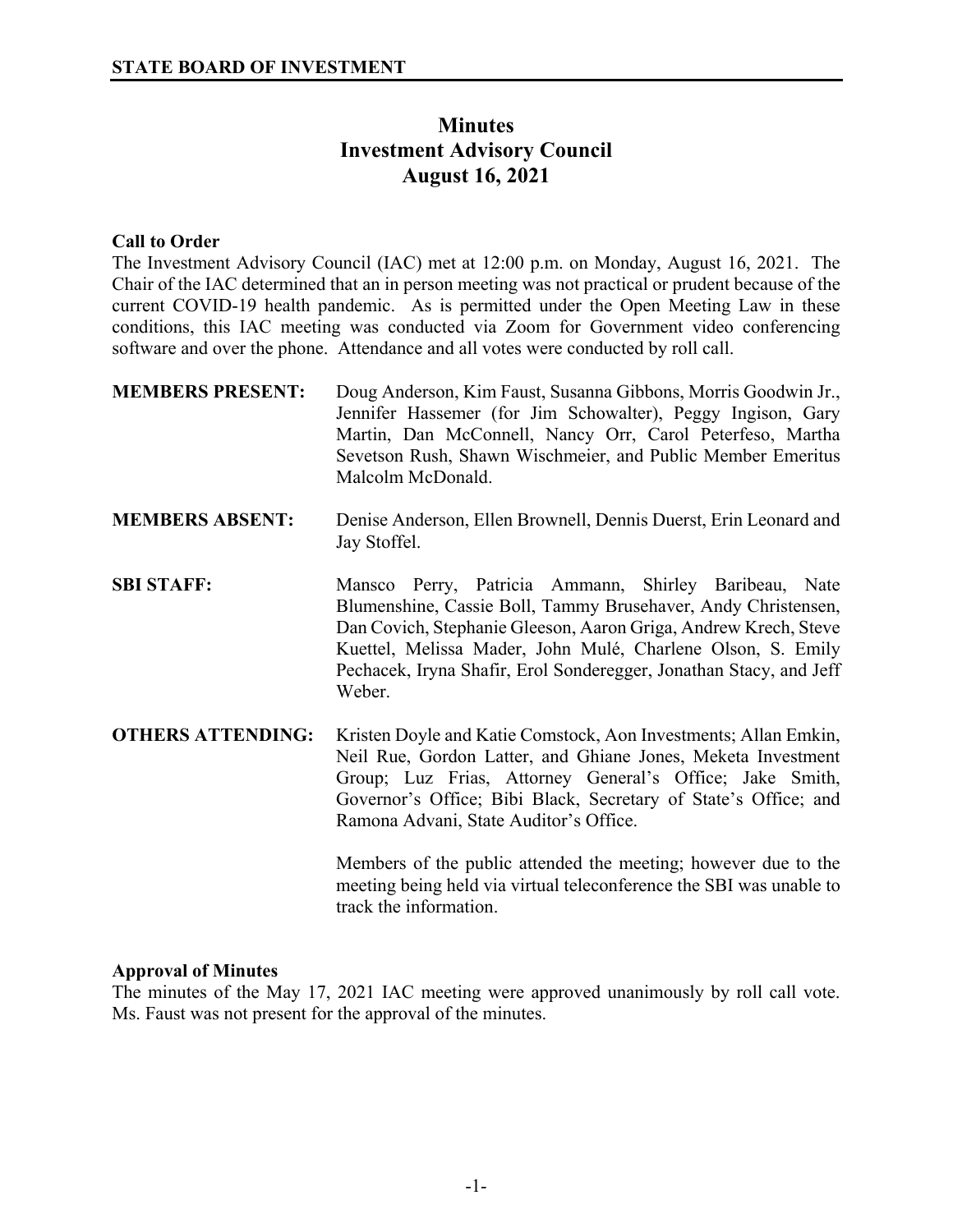#### **Executive Director's Report**

Mr. Perry, Executive Director, referred members to the June 30, 2021 Performance Summary provided in Tab A of the meeting materials. Mr. Perry stated that as of June 30, 2021, the SBI was responsible for over \$129.2 billion of assets and that the Combined Funds represent \$89.5 billion of those assets. Mr. Perry reported that the Combined Funds met its long-term objectives by outperforming its Composite Index over the ten-year period ending June 30, 2021 (Combined Funds 10.4% vs. Combined Fund Composite Index 10.1%) and providing a real rate of return above inflation over the latest 20 year time-period (Combined Funds 8.1% vs CPI-U 2.1%). The Combined Funds also exceeded the composite index for all time-periods reported (Combined Funds returned 6.7% vs. Combined Funds-Composite Index 6.6% for the quarter and returned 30.3% vs. Combined Funds-Composite Index 28.8% for the year).

Mr. Perry noted that the Combined Funds actual asset mix is in-line with the asset allocation targets. He referred members to the Combined Funds Asset Class Performance Summary. A revised Strategic Allocation Framework will be drafted in conjunction with the Executive Director's management plan for the private markets program, at which time staff will also bring a permanent policy recommendation for the private markets program. Next, Mr. Perry noted the Volatility Benchmark Comparison shows that the Combined Fund portfolio added value for all time-periods listed on a risk adjusted basis. A comparison of the Combined Funds performance to other public funds with assets greater than \$1 billion ranked in the top quartile for most of the time-periods listed. Going forward, the SBI will use the universe of public funds over \$20 billion in assets when comparing its performance to other public funds.

In response to Mr. Goodwin's question on the positioning of the Short Duration Laddered portfolio, Mr. Perry noted that there is no change to the mandate, which is to provide liquidity for the retirement systems pension plans. Mr. Perry also noted in answering a question from Mr. Goodwin that hedge funds would be an investment vehicle within the Opportunity group of the Strategic Allocation Category Framework. Mr. Sonderegger replied to Ms. Peterfeso's question that the duration of the Treasury Protection portfolio is between 10 and 11 years and is partly offset by the Short Duration Laddered Portfolio in addition to the other fixed income sub groups. Mr. Sonderegger continued that the objective of the Treasury Protection portfolio is to act as a defensive hedge during volatile equity markets, but it should be noted that the portfolio's longer duration profile makes it more susceptible to negative performance should intermediate and longer-term interest rates rise significantly.

#### **Executive Director's Administrative Report**

Mr. Perry referred members to Tab B of the meeting materials for the Executive Director's Administrative Report. Mr. Perry noted that at fiscal year end the SBI was under budget. As a result, the SBI will return three million dollars back to the retirement systems who provide the initial funding for the SBI's administrative budget. He stated that the remainder of the Administrative Report has the Iran and Sudan updates and that there was no litigation against the SBI.

#### **General Investment Consultant Review Report**

Mr. Perry referred members to Tab C of the meeting materials for the General Investment Consultant Review Report. Mr. Perry stated the SBI issued a Request for Proposal (RFP) during the spring of 2021 for general investment consulting services and received seven responses. The current contracts with Aon Investments and Meketa Investment Group will expire shortly after the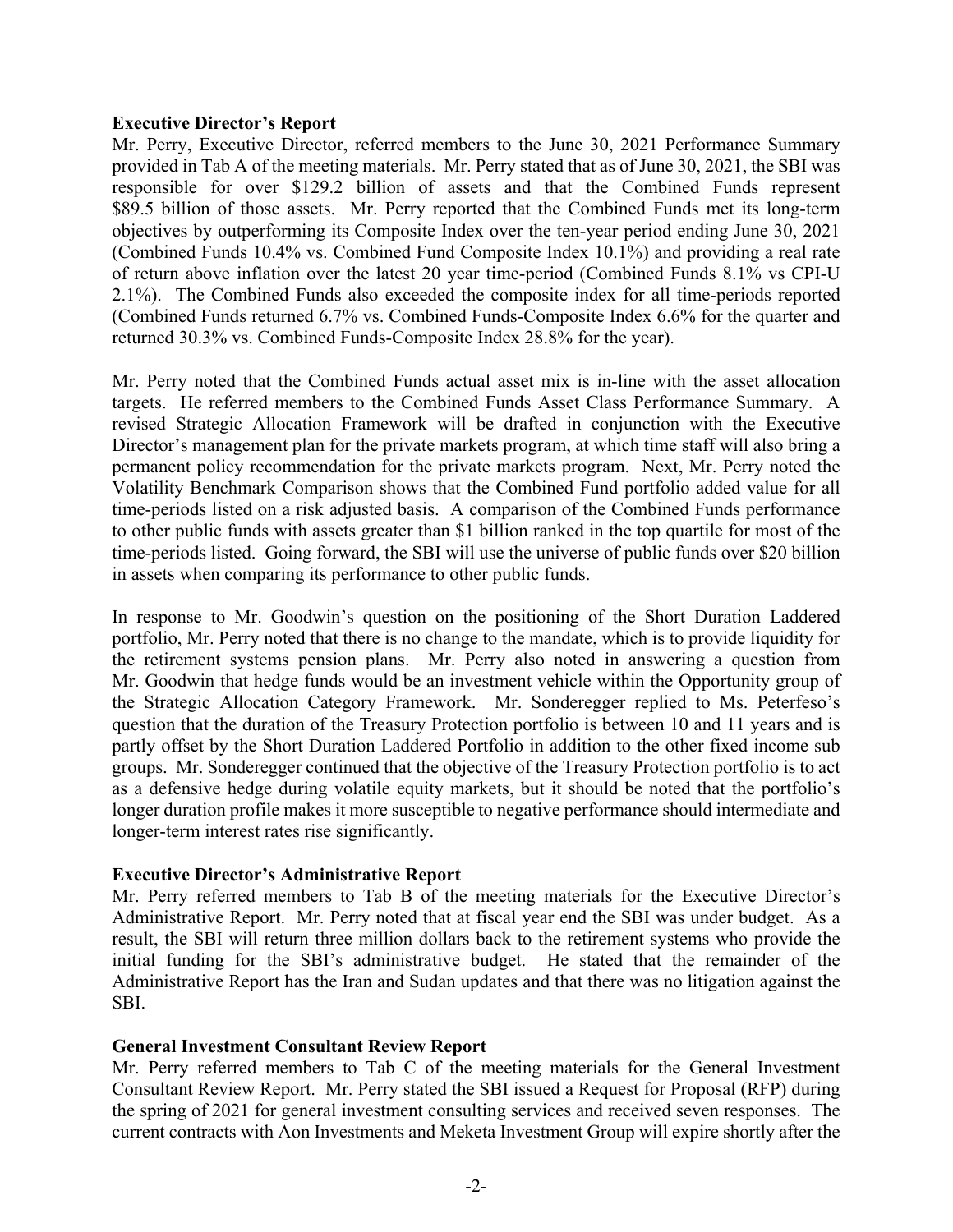end of the calendar year. After review of the responses, Staff and the Consultant Review Committee made up of IAC and Board member designees, recommended that the SBI retain the services of Aon and Meketa for another five-year time period. A motion was made and seconded that the IAC endorse the recommendation to retain both Aon Investments USA Inc. and Meketa Investment Group, LLC as investment consultants for another five-year contract period. The motion was approved by roll call vote.

## **Private Markets Investment Program Report**

Mr. Perry referred members to Tab D of the meeting materials for the Private Markets Investment Program Report and asked Mr. Christensen to provide a brief summary of each of the funds recommended for an investment. Mr. Christensen stated that staff recommends an investment in a total of twelve funds all of which are with existing managers. Of the twelve investment funds, seven are private equity funds: MN Asia Investors, Blackstone Strategic Partners Fund IX, Carlyle Partners VIII, Carlyle/MN Co-Invest, Lexington Partners X, Summit Partners Growth Equity Fund XI, Whitehorse Liquidity Partners V; four are real estate private equity funds: KKR Global Infrastructure Investors Fund IV, Blackstone Real Estate Partners Asia III, KKR Real Estate Partners America III, and Landmark Partners Real Estate Fund IX; and one private credit fund: Sixth Street Opportunities Partners V.

Mr. Goodwin inquired as to how the larger number of secondaries and co-investment funds recommended fit into the overall investment strategy. Mr. Christensen responded that although there is no formal target policy within the sub asset groups, staff is cognizant of the exposure when considering new commitments. Other considerations include, but are not limited to: the success of the long standing funds, timing of the fundraising within the pacing schedule, structure of secondaries given their accelerated distributions, and monitoring how close the portfolio is to the policy targets. Currently, approximately 10% of the private market program is allocated to secondary investments. The allocation to co-investment funds is relatively new and staff is working towards building that sub group out. To date, the SBI's exposure in co-investment deals has been with existing manager relationships in a fund versus having staff select the investment opportunities in a direct co-investment structure. Mr. Perry also noted that although secondaries provide a shorter duration and quick turnover into a private market vehicle, the exposure will not increase much beyond the current allocation.

Mr. Perry stated that the SBI's private markets consultant, Albourne, is in the process of downloading historical data from the private markets portfolio as part of the portfolio review outlined in the Executive Director's management plan. Mr. Perry noted that monitoring the amount of uninvested commitment dollars in the portfolio is important and that it is an important consideration to not over-extend the portfolio with obligations just to get dollars invested.

In response to a question from Mr. Martin, Mr. Perry stated that when considering commitment amounts staff considers whether the manager is a long-term partner, performance of prior funds, and asset base for beneficial contract terms.

There was further discussion on specific funds regarding market opportunities, actions around Environmental, Social, and Governance (ESG) and diversity initiatives, and staff's assessment of risk in the portfolio.